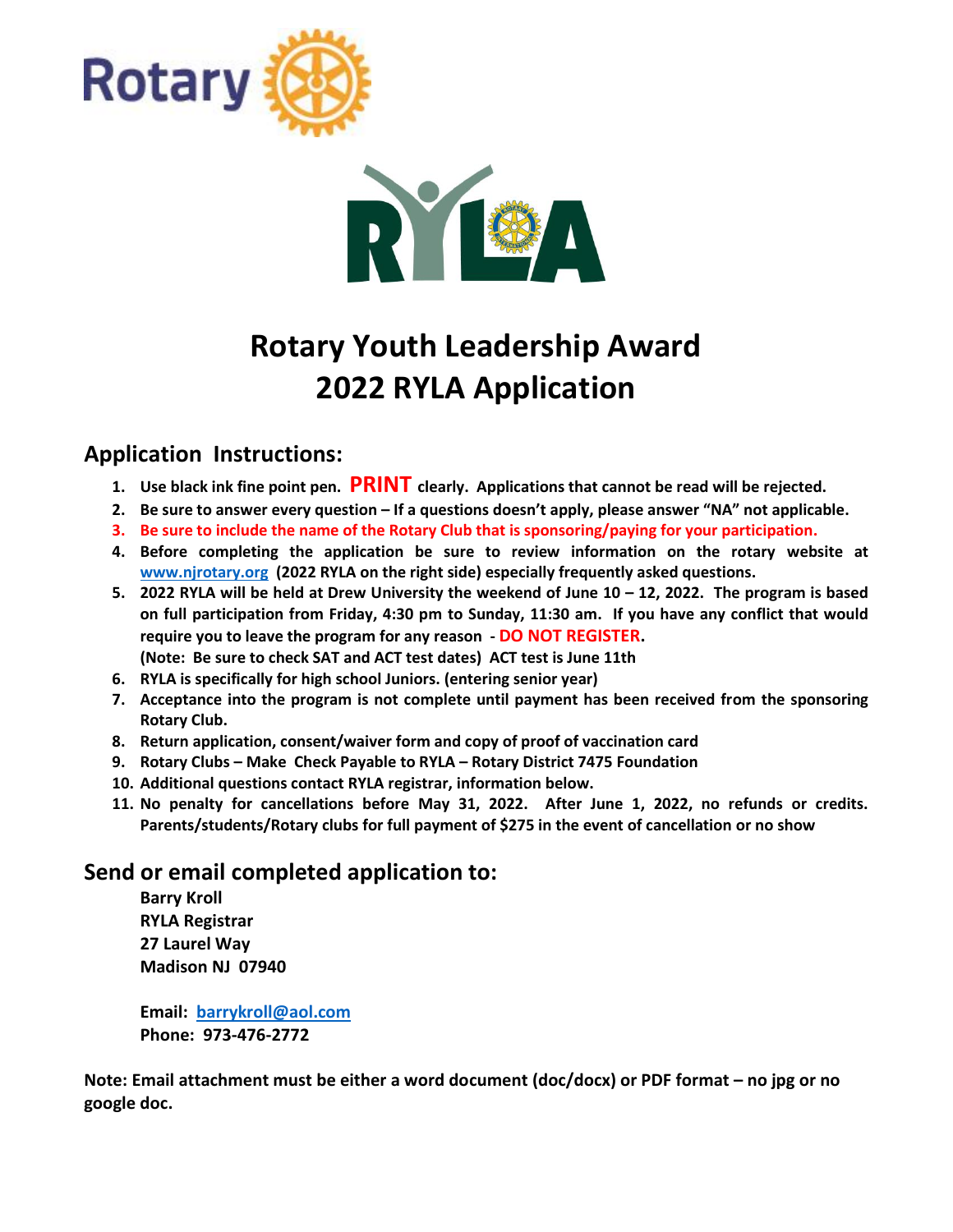

# **Rotary International District 7475 June 10 – 12, 2022**

**PRINT clearly use black ink fine point pen**

| <b>Name of Sponsoring Rotary Club:</b>                                                                 | (Applications not accepted unless Rotary Club Info is Included)                                                                                                                                                                                                                                                                        |
|--------------------------------------------------------------------------------------------------------|----------------------------------------------------------------------------------------------------------------------------------------------------------------------------------------------------------------------------------------------------------------------------------------------------------------------------------------|
| <b>Student Information:</b>                                                                            |                                                                                                                                                                                                                                                                                                                                        |
|                                                                                                        |                                                                                                                                                                                                                                                                                                                                        |
|                                                                                                        | Gender:     Male     Female                                                                                                                                                                                                                                                                                                            |
|                                                                                                        |                                                                                                                                                                                                                                                                                                                                        |
|                                                                                                        |                                                                                                                                                                                                                                                                                                                                        |
|                                                                                                        |                                                                                                                                                                                                                                                                                                                                        |
| Use personal email address, not you school email address:                                              |                                                                                                                                                                                                                                                                                                                                        |
|                                                                                                        |                                                                                                                                                                                                                                                                                                                                        |
|                                                                                                        |                                                                                                                                                                                                                                                                                                                                        |
| What is your T-shirt size? $\Box$ S                                                                    | $\blacksquare$ M $\blacksquare$ L $\blacksquare$ XL<br><b>XXL</b>                                                                                                                                                                                                                                                                      |
|                                                                                                        | Do you have any physical or medical conditions that prevents you from actively participating in the RYLA?                                                                                                                                                                                                                              |
| $ $ No<br>$ $ $ $ Yes                                                                                  |                                                                                                                                                                                                                                                                                                                                        |
| <b>High School Information:</b>                                                                        | <b>Grade Level:</b><br>$\begin{array}{cccccccccc} \hline \end{array} \hspace{2em} \begin{array}{cccccccccc} \hline \end{array} \hspace{2em} \begin{array}{cccccccccc} \hline \end{array} \hspace{2em} \begin{array}{cccccccccc} \hline \end{array} \hspace{2em} \begin{array}{cccccccccc} \hline \end{array} \hspace{2em} \end{array}$ |
|                                                                                                        |                                                                                                                                                                                                                                                                                                                                        |
|                                                                                                        |                                                                                                                                                                                                                                                                                                                                        |
| <b>Parent or Guardian Information:</b>                                                                 |                                                                                                                                                                                                                                                                                                                                        |
|                                                                                                        |                                                                                                                                                                                                                                                                                                                                        |
|                                                                                                        |                                                                                                                                                                                                                                                                                                                                        |
|                                                                                                        |                                                                                                                                                                                                                                                                                                                                        |
| Send or email completed application and payment to:                                                    | Attn: Barry Kroll, RYLA Registrar, 27 Laurel Way, Madison NJ 07940<br>Make Check Payable to RYLA - Rotary District 7470 Foundation                                                                                                                                                                                                     |
| Email:<br>barrykroll@aol.com<br>973-476-2772<br>Phone:<br><b>Include Waiver below with Application</b> |                                                                                                                                                                                                                                                                                                                                        |
|                                                                                                        |                                                                                                                                                                                                                                                                                                                                        |